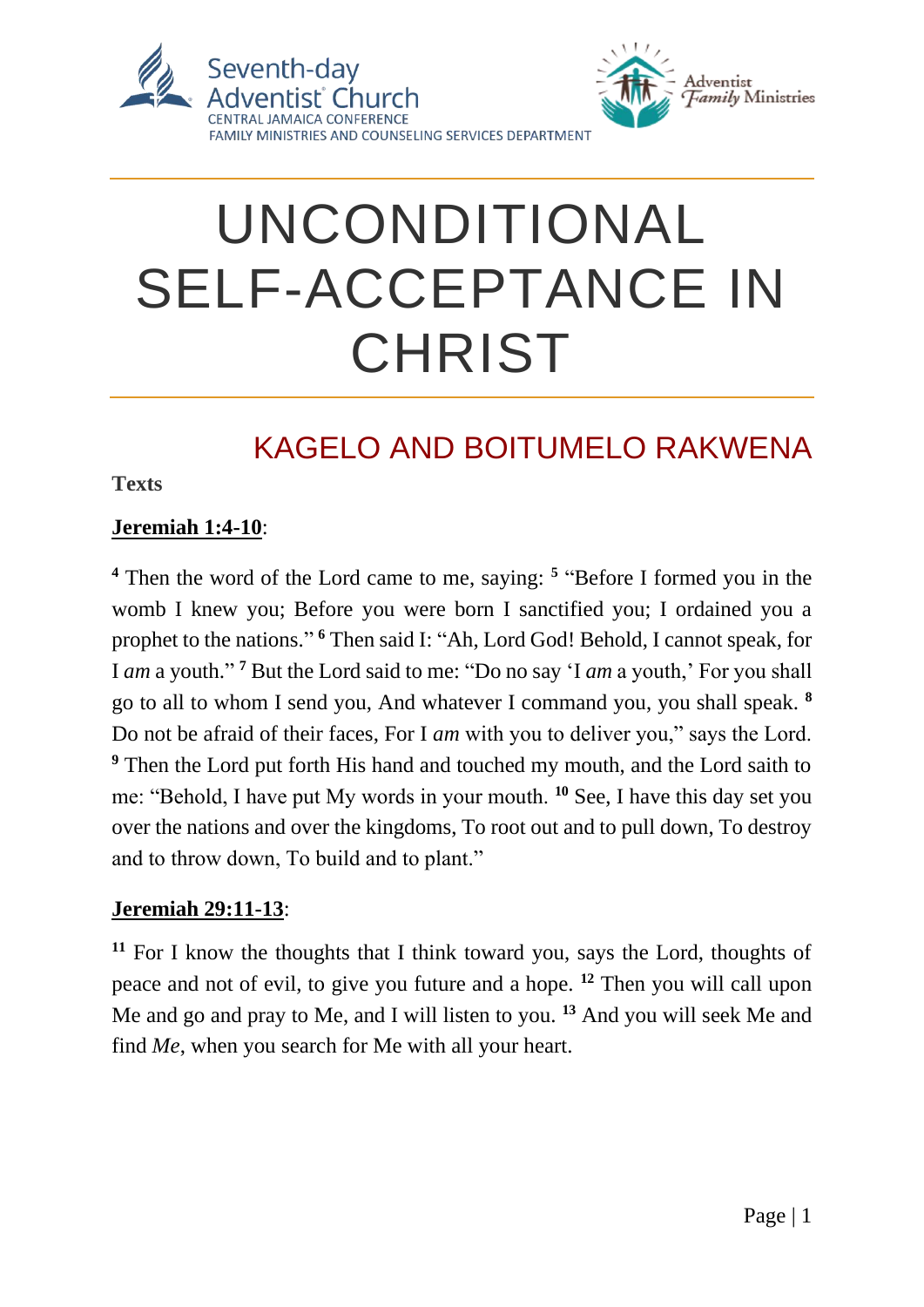



### Introduction

Reaching one's full potential will depend on how one views or accepts oneself. Jeremiah 1 introduces a young man hesitant to accept God's call, unable to go forward in carrying God's mission until he agreed with God that he was worth than his excuses; until he began to accept himself in God. We can be high achievers – physicians, professors, engineers, psychologists, etc. – and still have issues with self-esteem and self-acceptance, and hence unable to reach the potential God intended for us. In our work places or in other settings, we see people going through pain and suffering due to lack of self-esteem and selfacceptance, despite their education or status. For most of these individuals, past pain and negative messages continue to control them despite their academic successes.

Therefore, before one is able to go further, it is important to determine self-esteem and self-acceptance in God. Self-esteem is how one feels and thinks about oneself. It is based on other people's evaluation as well as our own view of ourselves. It can be either negative or positive. With self-acceptance, however, this is where one simply says, "I am worth more than my evaluation and people's evaluation of me, because God values me. Circumstances and people may change, but God does not change in His evaluation of me."

# The Call of Jeremiah

God called Jeremiah to be a prophet, to speak on His behalf. Jeremiah instead looked at himself, to his abilities as he thought of the task he was called upon to do, and declared, "Not me." Said another way, the conversation between God and Jeremiah could sound like this:

| God:      | Knocks at the door of Jeremiah's house, then |
|-----------|----------------------------------------------|
| Jeremiah: | "Who is there?"                              |
| God:      | "Jehovah, the God of Israel."                |
| Jeremiah: | "How can I help you?"                        |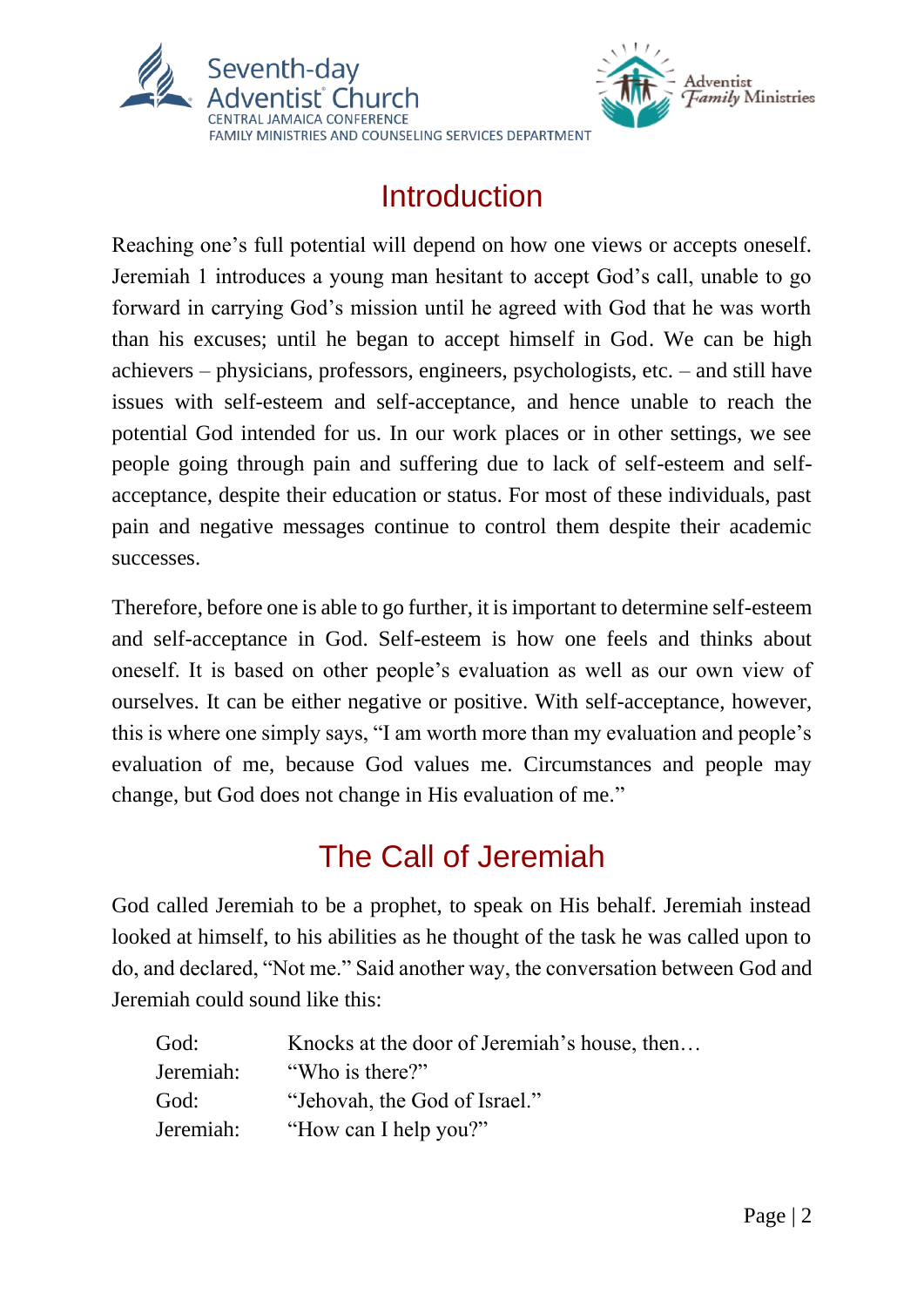

| God:      | "I am looking for a prophet. I am calling you to be a   |
|-----------|---------------------------------------------------------|
|           | prophet to Israel and to other nations, to speak on my  |
|           | behalf to my people, Israel."                           |
| Jeremiah: | "You came to the wrong house. Go next door. For I am    |
|           | but a youth and I can't speak."                         |
| God:      | "Before you were born, I knew you. Before I formed you  |
|           | in your mother's womb, I knew you. I set you apart and  |
|           | sanctified you to be a prophet. Jeremiah, you are a man |
|           | for this time and I am counting on you."                |
|           |                                                         |

In this conversation, God answers all of Jeremiah's excuses and points Jeremiah to Himself, as one who has unlimited resources for His servant. Jeremiah is left to accept God's call, to accept himself and view himself as heaven views and accepts him. As Jeremiah places himself in the hands of the all-powerful God, he consequently becomes powerful and invincible, as God enables him.

In the same manner, God is saying to each one of us: "You are not an afterthought. You are special and unique, created with a mission, a position to fill. I knew you before you were born and I knew that you would be a teacher, a nurse, a doctor, a pastor, a lawyer, etc." "And while you father was still thinking about how to propose to your mother, I knew you. And while your mother was wondering whether to say yes to your father's proposal, I knew you. You are not an accident. You were not a surprise to me."

God is personal. He addresses each one of us individually. You are His and He is yours. He thinks positively about you (Jeremiah 29:11-13). Further, in Psalm 139:

- 2-3 He knows you very well
- 7-9 you cannot hide from Him
- 14 you were created to praise Him
- 13-18 you were fearfully and wonderfully made; beautiful and handsome (He does not create ugly people).
- You were born with a purpose in God's mind; born for success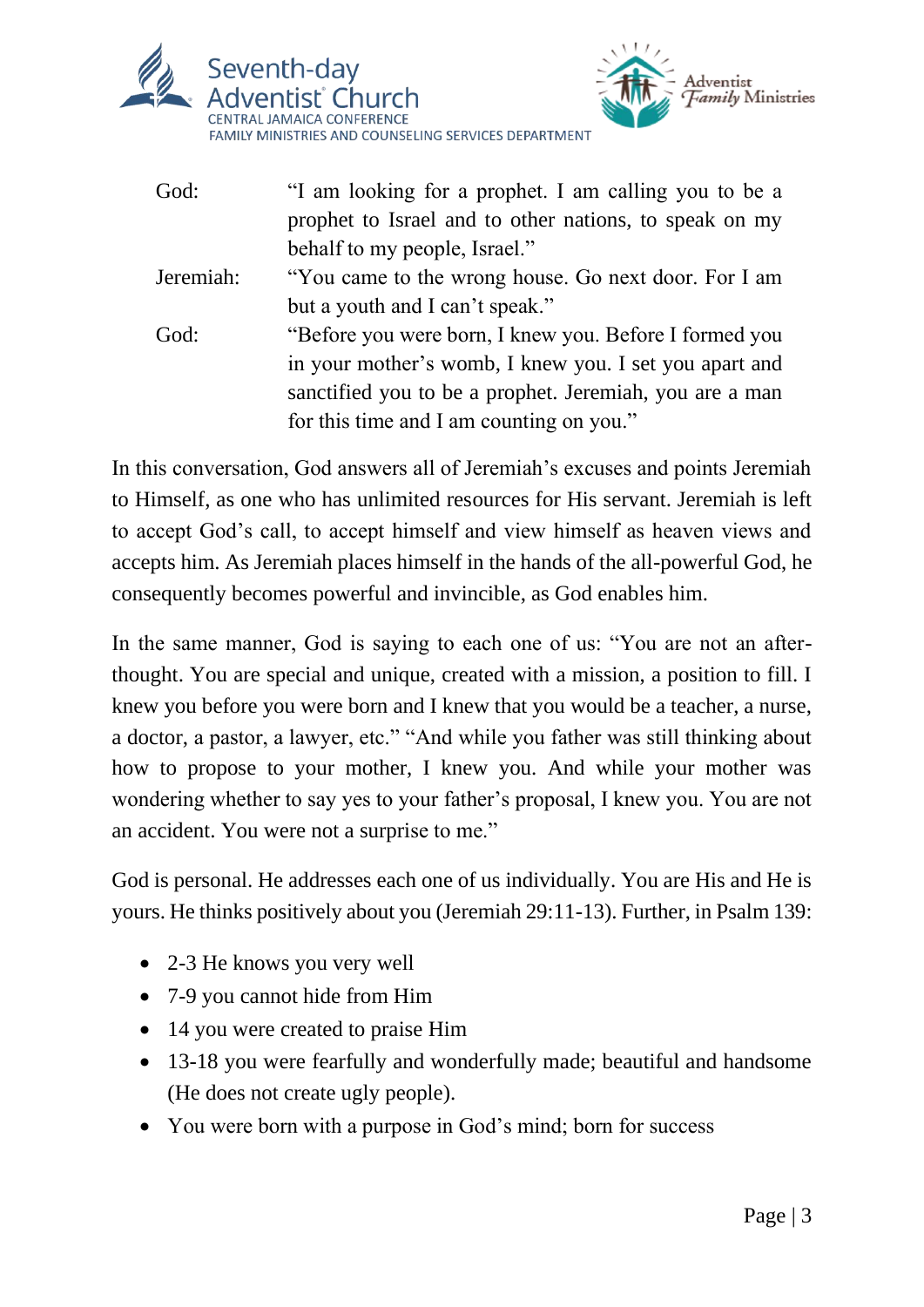

- You are an asset for mission. You are capable of reaching the sphere of your influence, your family and friends.
- The question is: do you believe God, or do you believe your fears and selfdoubt?

# Believe What God Says About You

- In the midst of other voices that may put you down, do you see and value yourself as God sees and values you? By seeing and valuing yourself as God does, you get a sense of belonging, of being accepted and empowered by the merits of God Himself, rather than through what we have done or who we are. It no longer matters where we come from, but rather whom we belong to. As we continue to grow in His grace and love, He continues to mold us for His glory and will.
- In Christ, are you beautiful/handsome (fearfully and wonderfully made), or do you feel sorry for what He did in you? This would change the way you live your life and change your habits to please the One who loves and accepts you.
- As you serve or minister to others, will they see/feel His grace flowing through you as you have accepted yourself in Christ (giving part of yourself in the process, as you minister to others)? This would change the way you relate to others, family members and friends, seeing them as God's beautiful creation who need to be respected, saved and accepted.

# Your Thoughts and Words About Self

• Manage your thoughts and your words about yourself. Think positively and speak positivity about yourself. Ellen White states that:

*"No one but yourself can control your thoughts. In the struggle to reach the highest standard, success or failure will depend much upon the character and the manner in which the thoughts are disciplined. If the thoughts are right, then as a result the words will be right; the actions will be of that character to bring gladness and comfort and rest to*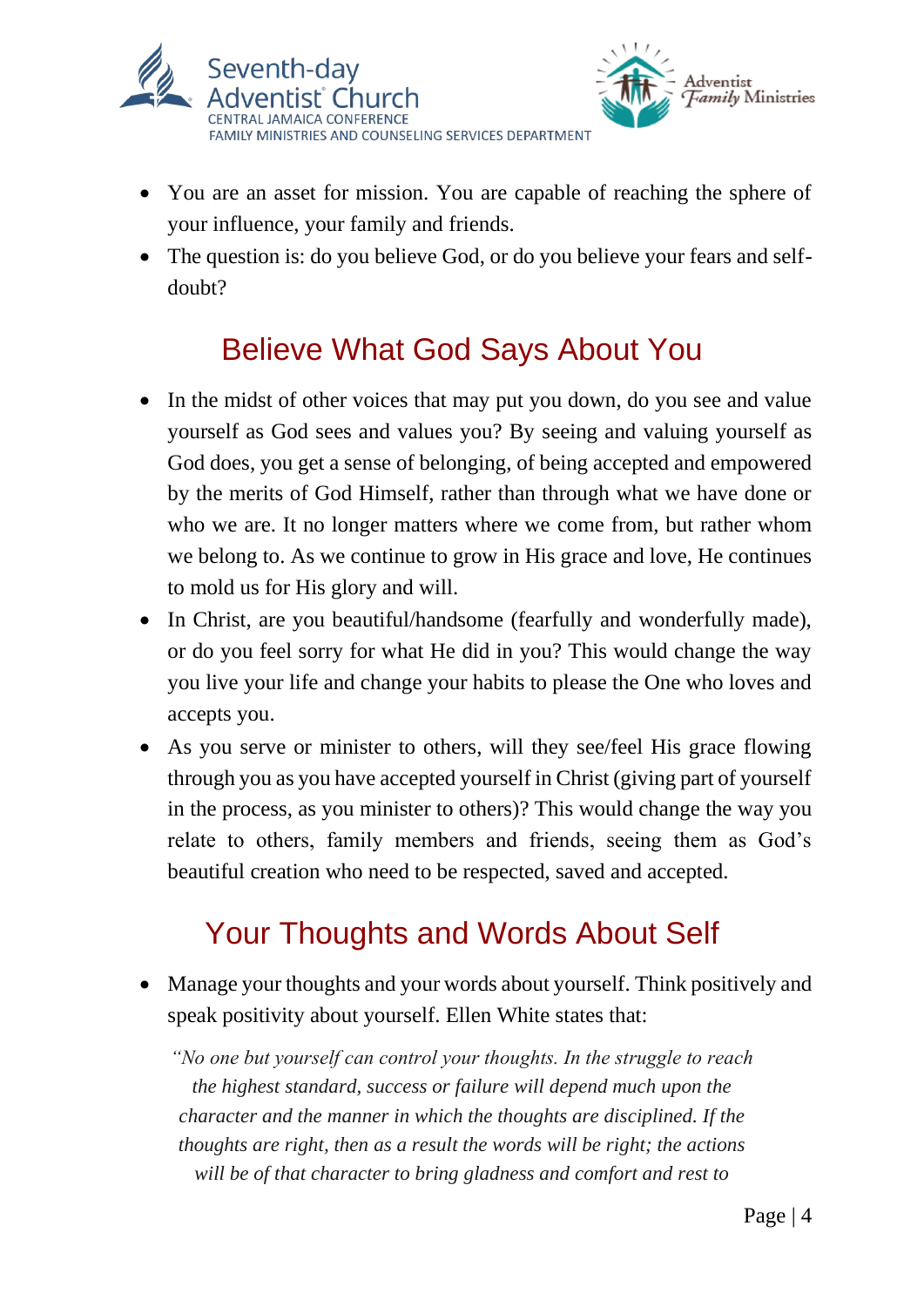

*souls." (Our High Calling, P. 112; Mind Character and Personality, Vol 2, P. 655).*

- "The more you talk faith, the more faith you will have. The more you dwell upon discouragement, talking to others about your trials, and enlarging upon them, to enlist the sympathy which you crave, the more discouragements and trials you will have" (Manuscript 102, 1901).
- Further Ellen White concludes:

*"But the words are more than an indication of character; they have power to react on the character. Men are influenced by their own words…Having once expressed an opinion or decision, they are often too proud to retract it, and try to prove themselves in the right, until they come to believe that they are." (The Desire of Ages, P.323).*

- What do you say about and to yourself, whether positive or negative, travels to your brain, and the brain then influences the whole being to actualize these concepts.
- Your thoughts and words about yourself should be centered on the word of God and what it says about the value God places on you.
- Do not allow the look of circumstances to determine your worth, whether you succeed or not at what you attempt.
- Words are creative. And you determine your day and your mood by your thoughts and words.

### Self-Acceptance and Self-Respect

• When it comes to self-acceptance and self-respect, Ellen White submits:

*"It is not pleasing to God that you should demerit yourself. You should cultivate self-respect by living so you will be approved by your own conscience and before men and angels…'There is therefore now no condemnation to them which are in Christ Jesus, who walk not after the flesh, but after the Spirit' (Romans 8:1). While we should not think of ourselves more highly than we ought, the Word of God does not condemn a proper self-respect. As sons and daughters of God, we*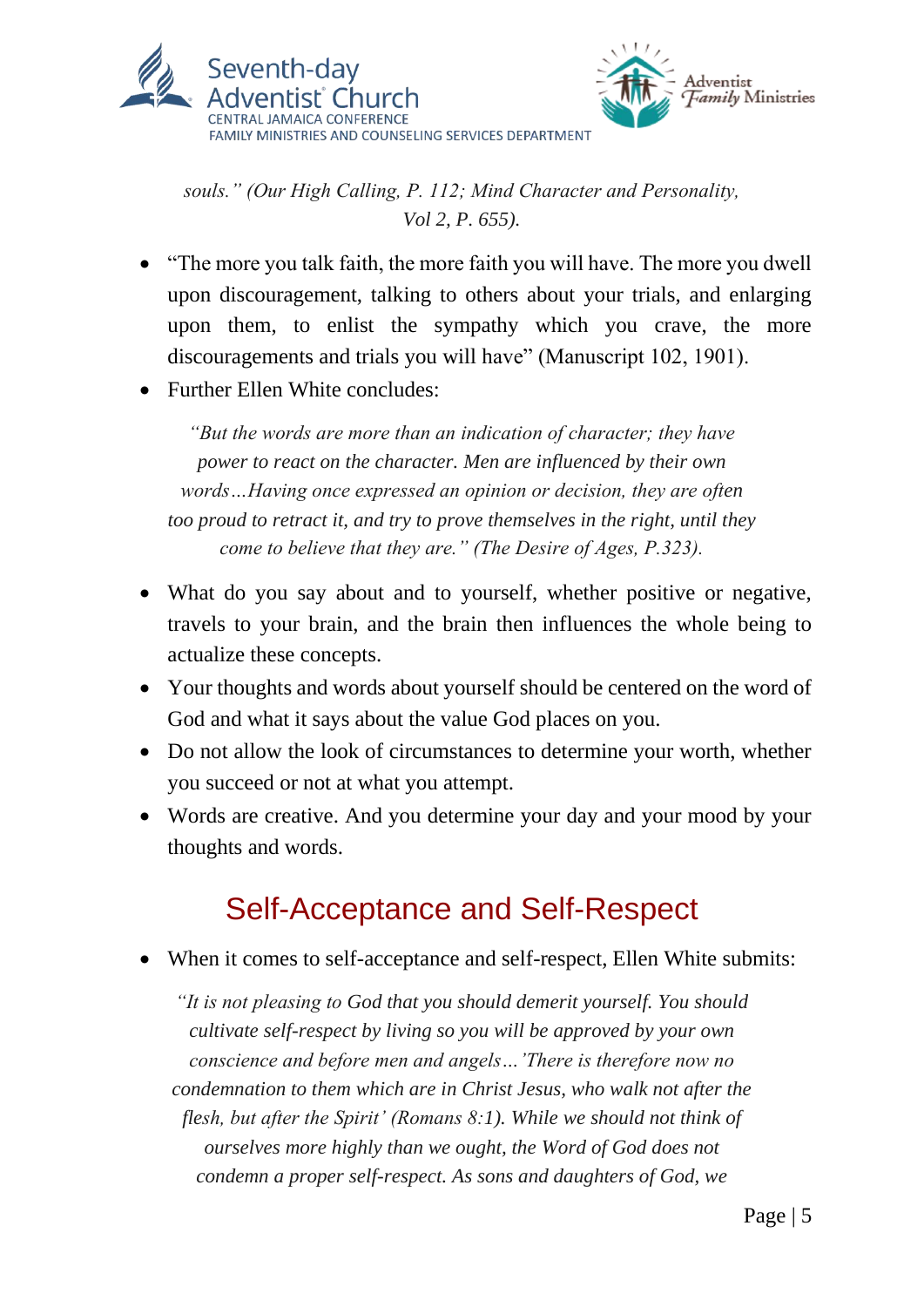

*should have conscious dignity of character, in which pride and selfimportant have no part." (Our High Calling, P.143).*

- "When the sunlight of God's love illuminates the darkened chambers of the soul, restless weariness and dissatisfaction will cease and satisfying joys will give vigor to the mind and health and energy to the body." (The Ministry of Healing, P.247).
- "Man knows not his own value...He who comes to Jesus, he who believes on Him and makes Him his Example, realizes the meaning of the words "To them gave He power to become sons of God." (Mind Character and Personality, Vol 1, P.10).
- This would mean that as we accept ourselves in God, as God has accepted us in Christ, we ought to respect ourselves in Christ, respect the price that God paid for our redemption through the blood of Jesus Christ. Accepting Christ as our personal Saviour changes both our status and our class. We are now kings and queens in the kingdom of God. We are now shining stars in the sky, never meant to be drawn down by the weight of earthliness and its evils.

# Challenges Due to Poor Self-acceptance

Poor Self-Acceptance Affects:

- *Spiritual Life*: lead to a lifeless spiritual experience, rampant self-doubt, and fears. When God says that you are accepted and loved as you are, you doubt His Word. As a result, doing so unknowingly following the voice of Satan and you unconsciously do his will instead of God's will for your life.
- *Relationship Difficulties:* contributes to feelings of inadequacy, which leads to an inability to love and accept others because of your failure to love and accept yourself.
- *Physical Health Issues:* people with poor self-acceptance are more likely to have high blood pressure, diabetes, heart disease, poor sleep patterns, anxiety and depression.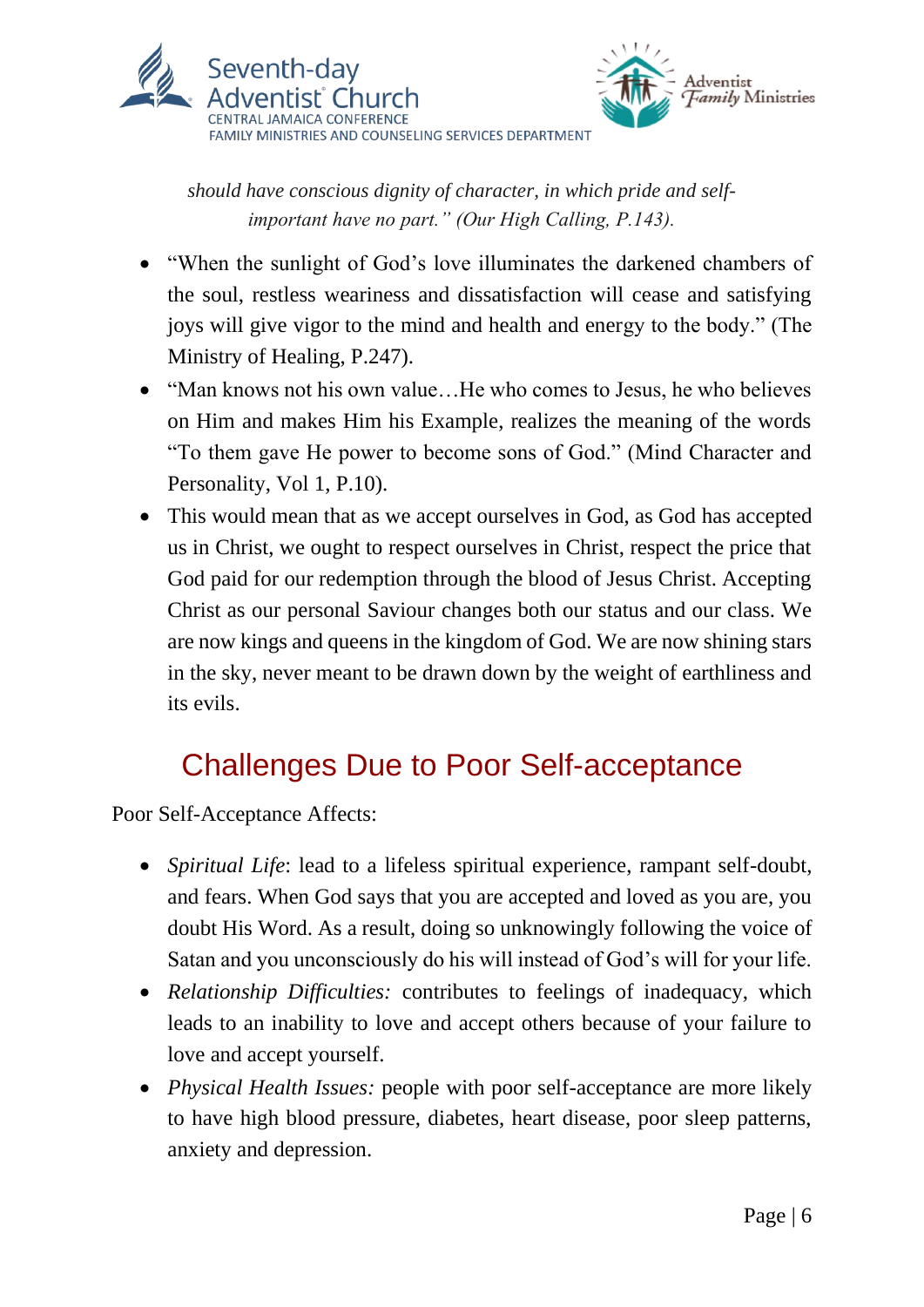



• *Emotional and Psychological Problems:* poor self-acceptance affects the brain, creating low levels of cortisol, which contribute to lower levels of frontal lobe functioning, affecting reasoning and decision making. Consequently, impairing our capacity for forgiveness and empathy. Also, when one fails to accept oneself, one develops negative feelings associated with shame, guilt, lack of confidence, depression and anxiety.

# Facing Life Each Day – Prayer

- As you face the challenges of life, having accepted yourself in Christ, your daily prayer is more likely to be: 'Heavenly father, thank you for Jesus Christ, who is my Saviour and friend. As I go into the world today I do so as your beloved daughter/son, may Your Spirit work in the miracles of love, patience and humility, that Christ may be glorified in my life today. I go out to face life as a conqueror, as a victor in Jesus' name, Amen.'
- There are times when you may have to prostrate yourself before God and declare, "I am nothing without you." But as you go out to face life and its challenges each morning, go out as a child of God, with hope and courage that God is with you and is interested in your welfare. Internalize His words for you. Believe what He says about you and know that His presence is with you. Let His words direct your thoughts, your words and your actions throughout the day.

# Mental Exercise

- Write a list of negative thoughts you are prone to think. For example: *"I am unlovable," "I am ugly," "I can't do anything right," "I am worthless."*
- Now write and replace that negative script with a positive one. For instance: *"I am loved and cared for by God;" "I am beautiful/handsome, created in the image of God;"* and *"I am somebody, special and unique, God has given me talents and gifts."*